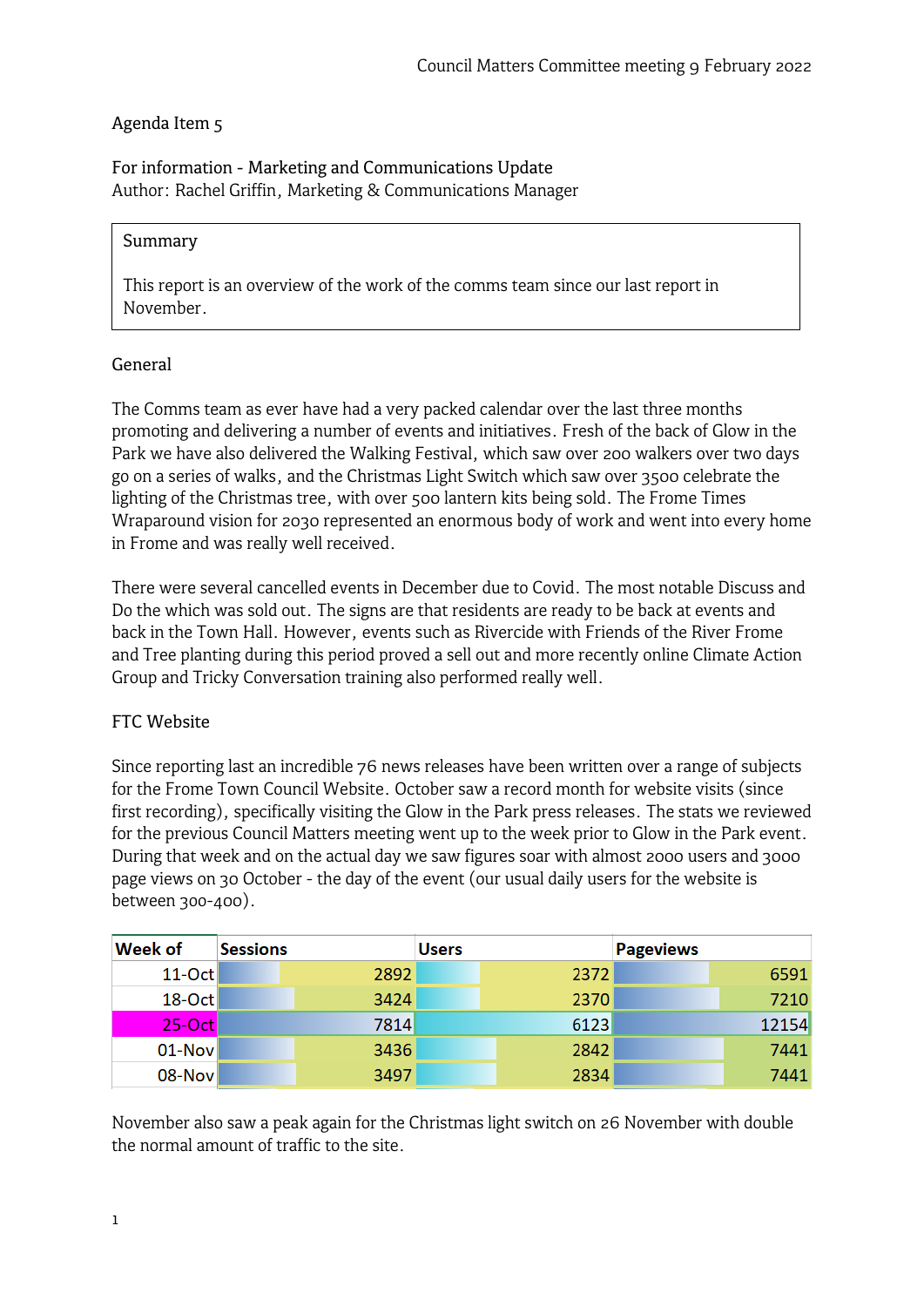## FIND Directory

[The FIND Directory](https://www.frometowncouncil.gov.uk/find/) is still performing well during this past period. There was a seasonal lull over Christmas as is the same across all FTC sites. The Frome Living section of the directory is still performing the best over that period, outperforming by double the next best performing/ most visited categories which are 'Things to do and places to go' and 'Family support and advice'. In the [Frome Living](https://www.frometowncouncil.gov.uk/find/frome-living/) section - Community groups, clubs and hobbies is the best performing category. Since its launch in May 2021, the Frome Living section outperforms the other areas month on month.

The team will be carrying out a spring clean over the next couple of months, refreshing content and keeping it up to date and relevant.

### Social Channels

As expected, on Facebook the coverage and engagement of Glow in the Park was phenomenal. On the evening of the event, the channel was awash with some truly spectacular imagery, which was a testament to event as a whole. The Light the Night Christmas event was incredibly popular too.

But it's not just events that stimulate engagement on Facebook, the channel also provides the opportunity for residents to engage on town concerns. For example, the vandalism at Victoria Park in November and road closures.

- Our social media channels are still full and flourishing in terms of content and we've been seeing some great conversation and engagement on the recently shared Green Breather Days post, with what feels like a constructive conversation. The ideas and concerns raised will all be fed into the meeting being held on Thursday 10 February.
- The popularity of the relaunch of ebikes at the start of January and the coverage of Frome Station Friends, illustrate the range of content which is posted.
- In the main, Twitter generally follows a similar vein as FB and the post for the Frome Times Wrap around for COP26 gained the most impressions.
- Additionally, FTC's Instagram has recently seen a resurgence in popularity for the "personal" content, and posts depicting our residents or of areas around town (Tiny Forest tree planting, frosty mornings in Rodden Meadow, weddings).
- Over the past few weeks, it's clear that nice photos of Frome is appealing to our audience most. For example, recently, the most popular have been Frome station Friends photo, weddings, and a frosty Rodden Meadow. Next steps are making sure there is more of a mixture of events/information about what we're doing and collecting interesting, nice to look at, Frome content to support our strategic objectives.
- Changing the language and photos on the Healthy Homes Energy Advice has seen an improvement in reactions and engagements – meaning that it's important to create new collateral.
- We are having real problems with running what Facebook sees as social/political ads. Despite taking to colleagues and peers we're still to find a work around.
- We are Resilience heavy at the moment and it's important to create some balance to our communications otherwise people will get fatigued.